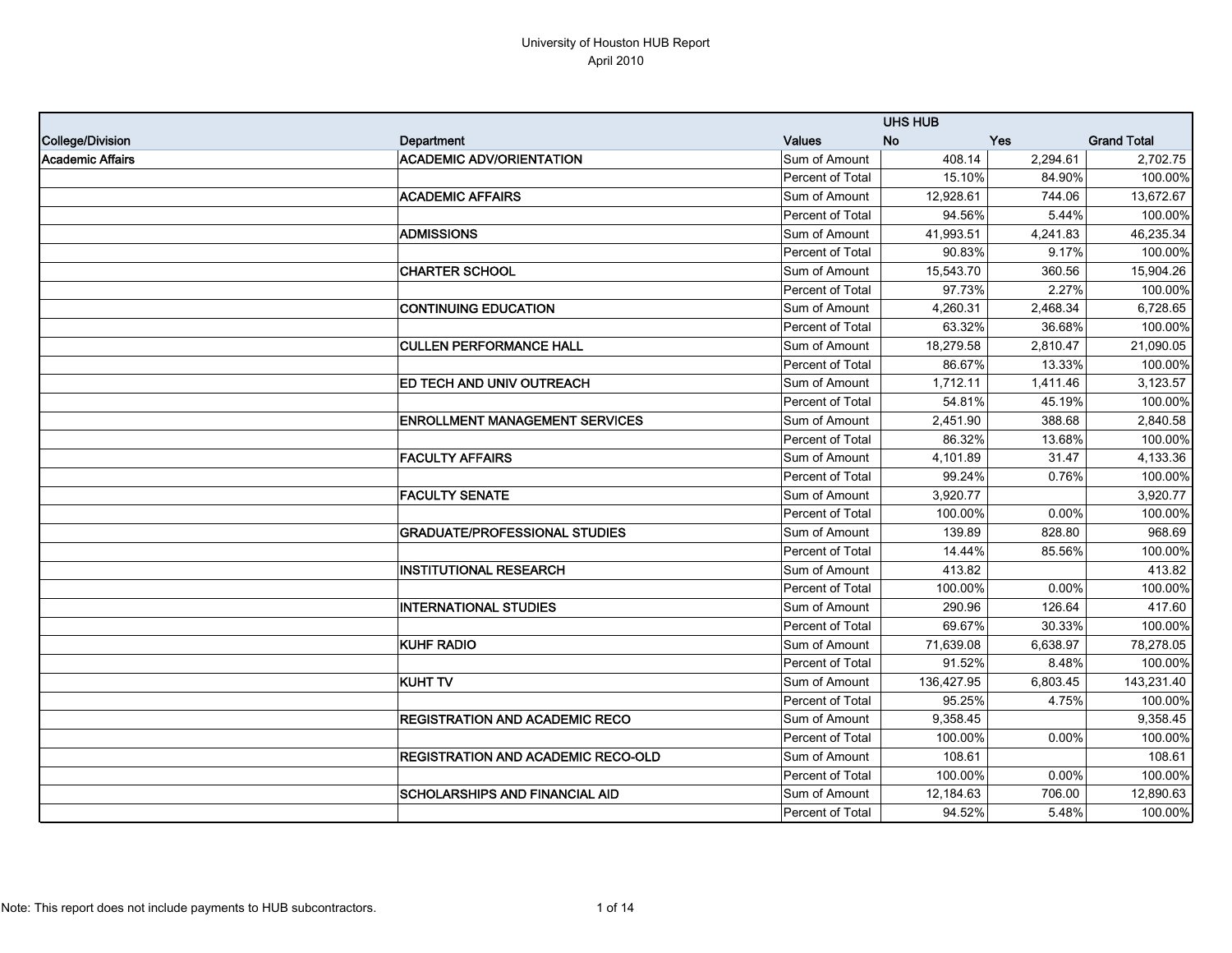|                                   |                                                |                  | <b>UHS HUB</b> |            |                    |
|-----------------------------------|------------------------------------------------|------------------|----------------|------------|--------------------|
| College/Division                  | Department                                     | <b>Values</b>    | <b>No</b>      | <b>Yes</b> | <b>Grand Total</b> |
| Academic Affairs                  | UH WELCOME CENTER                              | Sum of Amount    | 12,624.55      |            | 12,624.55          |
|                                   |                                                | Percent of Total | 100.00%        | 0.00%      | 100.00%            |
|                                   | UNDERGRADUATE STUDIES                          | Sum of Amount    | 1,679.81       | 180.60     | 1,860.41           |
|                                   |                                                | Percent of Total | 90.29%         | 9.71%      | 100.00%            |
| Academic Affairs Sum of Amount    |                                                |                  | 350,468.27     | 30,035.94  | 380,504.21         |
| Academic Affairs Percent of Total |                                                |                  | 92.11%         | 7.89%      | 100.00%            |
| Administration and Finance        | <b>ADMINISTRATION &amp; FINANCE</b>            | Sum of Amount    | 5,871.64       | 466.61     | 6,338.25           |
|                                   |                                                | Percent of Total | 92.64%         | 7.36%      | 100.00%            |
|                                   | <b>AUXILIARY SERVICES OPERATIONS</b>           | Sum of Amount    | 28,179.81      | 711.00     | 28,890.81          |
|                                   |                                                | Percent of Total | 97.54%         | 2.46%      | 100.00%            |
|                                   | <b>BUSINESS SERVICES</b>                       | Sum of Amount    | 166.66         | 110.45     | 277.11             |
|                                   |                                                | Percent of Total | 60.14%         | 39.86%     | 100.00%            |
|                                   | <b>BUSINESS SERVICES OPERATIONS</b>            | Sum of Amount    | 1,650.68       | 414.28     | 2,064.96           |
|                                   |                                                | Percent of Total | 79.94%         | 20.06%     | 100.00%            |
|                                   | <b>ENTERPRISE SYSTEMS</b>                      | Sum of Amount    | 386,950.30     | 652,360.58 | 1,039,310.88       |
|                                   |                                                | Percent of Total | 37.23%         | 62.77%     | 100.00%            |
|                                   | <b>ENVIRONMENTAL HEALTH RISK MGMT</b>          | Sum of Amount    | 18,013.16      |            | 18,013.16          |
|                                   |                                                | Percent of Total | 100.00%        | 0.00%      | 100.00%            |
|                                   | <b>FACILITIES &amp; PLANNING</b>               | Sum of Amount    | 8,522,853.38   | 360,471.90 | 8,883,325.28       |
|                                   |                                                | Percent of Total | 95.94%         | 4.06%      | 100.00%            |
|                                   | <b>FACILITIES MAINTENANCE ADMIN</b>            | Sum of Amount    | 1,148.81       |            | 1,148.81           |
|                                   |                                                | Percent of Total | 100.00%        | 0.00%      | 100.00%            |
|                                   | <b>FINANCE</b>                                 | Sum of Amount    | 11,145.67      | 1,961.42   | 13,107.09          |
|                                   |                                                | Percent of Total | 85.04%         | 14.96%     | 100.00%            |
|                                   | <b>FINANCE &amp; OPERATIONS</b>                | Sum of Amount    | 74.12          |            | 74.12              |
|                                   |                                                | Percent of Total | 100.00%        | 0.00%      | 100.00%            |
|                                   | <b>FINANCIAL REPORTING</b>                     | Sum of Amount    | 478.00         | 115.55     | 593.55             |
|                                   |                                                | Percent of Total | 80.53%         | 19.47%     | 100.00%            |
|                                   | <b>HIGH PERFORMANCE COMPUTING AND NETWORKS</b> | Sum of Amount    | 1,264.72       |            | 1,264.72           |
|                                   |                                                | Percent of Total | 100.00%        | 0.00%      | 100.00%            |
|                                   | <b>HUMAN RESOURCES</b>                         | Sum of Amount    | 21,141.98      | 194.30     | 21,336.28          |
|                                   |                                                | Percent of Total | 99.09%         | 0.91%      | 100.00%            |
|                                   | <b>INFORMATION TECHNOLOGY</b>                  | Sum of Amount    | 47,871.05      | 4,304.69   | 52,175.74          |
|                                   |                                                | Percent of Total | 91.75%         | 8.25%      | 100.00%            |
|                                   | <b>INST - ADMINISTRATION &amp; FINANCE</b>     | Sum of Amount    | 45,000.00      |            | 45,000.00          |
|                                   |                                                | Percent of Total | 100.00%        | $0.00\%$   | 100.00%            |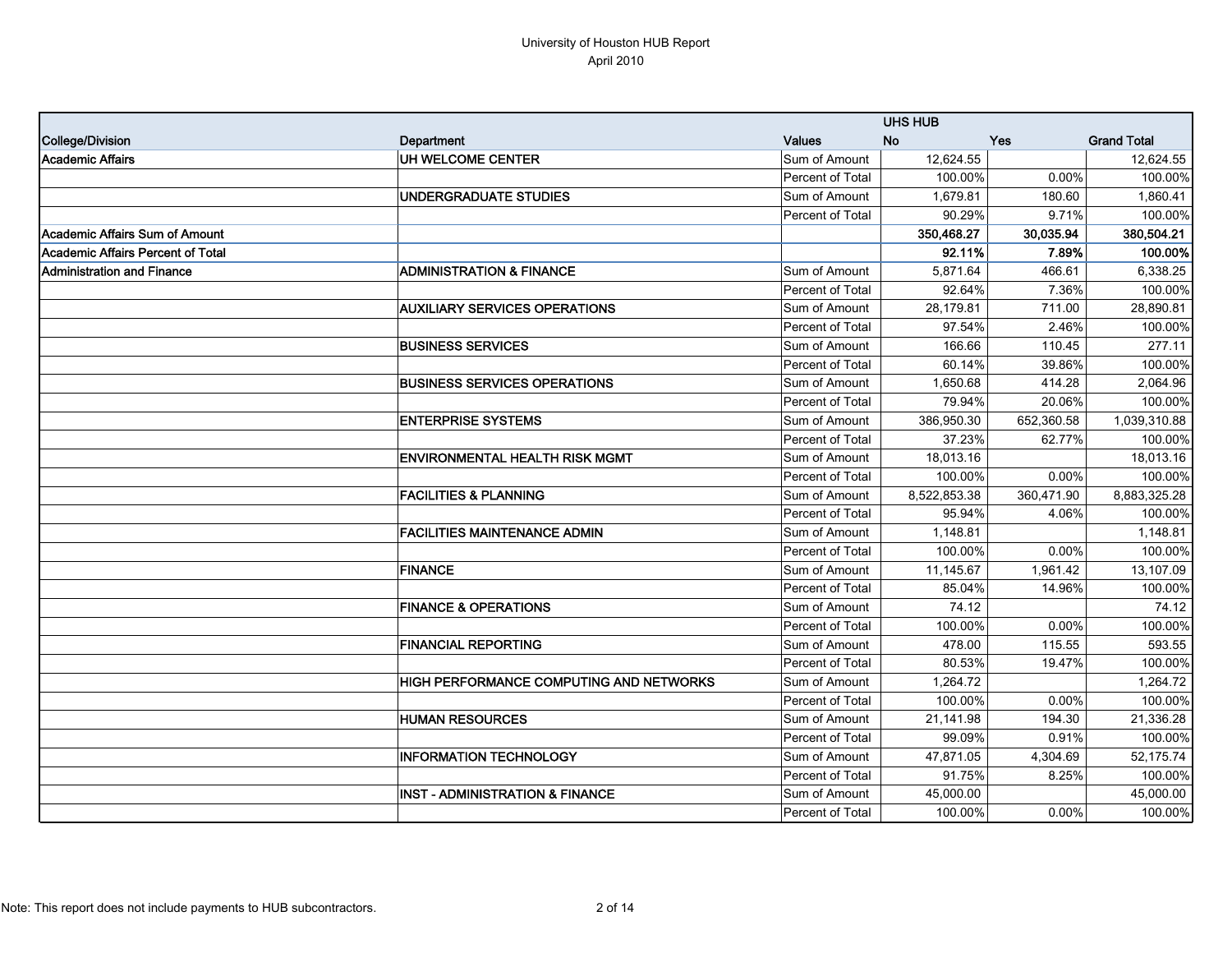|                                                     |                                                |                  | <b>UHS HUB</b> |              |                    |
|-----------------------------------------------------|------------------------------------------------|------------------|----------------|--------------|--------------------|
| College/Division                                    | Department                                     | <b>Values</b>    | <b>No</b>      | Yes          | <b>Grand Total</b> |
| <b>Administration and Finance</b>                   | <b>IT SECURITY</b>                             | Sum of Amount    | 27,521.93      | 89.00        | 27,610.93          |
|                                                     |                                                | Percent of Total | 99.68%         | 0.32%        | 100.00%            |
|                                                     | <b>ONE CARD PROGRAM</b>                        | Sum of Amount    | (457.12)       | 196.21       | (260.91)           |
|                                                     |                                                | Percent of Total | 175.20%        | $-75.20%$    | 100.00%            |
|                                                     | <b>PARKING &amp; TRANSPORTATION OPERATIONS</b> | Sum of Amount    | 248,140.80     | 1,159.53     | 249,300.33         |
|                                                     |                                                | Percent of Total | 99.53%         | 0.47%        | 100.00%            |
|                                                     | PHY PLANT-ADMINISTRATION                       | Sum of Amount    | 75,859.94      | 87,225.95    | 163,085.89         |
|                                                     |                                                | Percent of Total | 46.52%         | 53.48%       | 100.00%            |
|                                                     | <b>PHY PLANT-AUTOMOTIVE</b>                    | Sum of Amount    | 8,863.90       | 375.67       | 9,239.57           |
|                                                     |                                                | Percent of Total | 95.93%         | 4.07%        | 100.00%            |
|                                                     | <b>PHY PLANT-BLDG MAINT</b>                    | Sum of Amount    | 23,588.83      | 7,070.47     | 30,659.30          |
|                                                     |                                                | Percent of Total | 76.94%         | 23.06%       | 100.00%            |
|                                                     | <b>PHY PLANT-CUSTODIAL SVCS</b>                | Sum of Amount    | 3,532.99       |              | 3,532.99           |
|                                                     |                                                | Percent of Total | 100.00%        | 0.00%        | 100.00%            |
|                                                     | PHY PLANT-GROUNDS MAINT                        | Sum of Amount    | 3,629.15       | 1.176.00     | 4,805.15           |
|                                                     |                                                | Percent of Total | 75.53%         | 24.47%       | 100.00%            |
|                                                     | PHY PLANT-SOLID WASTE                          | Sum of Amount    | 7.065.28       |              | 7,065.28           |
|                                                     |                                                | Percent of Total | 100.00%        | 0.00%        | 100.00%            |
|                                                     | <b>PHY PLANT-UTILITIES</b>                     | Sum of Amount    | 22,504.49      | 11,267.76    | 33,772.25          |
|                                                     |                                                | Percent of Total | 66.64%         | 33.36%       | 100.00%            |
|                                                     | <b>POLICE</b>                                  | Sum of Amount    | 30,542.45      | 26,302.75    | 56,845.20          |
|                                                     |                                                | Percent of Total | 53.73%         | 46.27%       | 100.00%            |
|                                                     | <b>POSTAL SERVICES OPERATIONS</b>              | Sum of Amount    | 19,806.54      | 1,736.90     | 21,543.44          |
|                                                     |                                                | Percent of Total | 91.94%         | 8.06%        | 100.00%            |
|                                                     | <b>PRINTING OPERATIONS</b>                     | Sum of Amount    | 4,058.76       | 169.91       | 4,228.67           |
|                                                     |                                                | Percent of Total | 95.98%         | 4.02%        | 100.00%            |
|                                                     | <b>PURCHASED UTILITIES</b>                     | Sum of Amount    | 9,742.00       |              | 9,742.00           |
|                                                     |                                                | Percent of Total | 100.00%        | 0.00%        | 100.00%            |
|                                                     | <b>STUDENT FINANCIAL SERVICES</b>              | Sum of Amount    | 26,477.03      | 6,343.86     | 32,820.89          |
|                                                     |                                                | Percent of Total | 80.67%         | 19.33%       | 100.00%            |
|                                                     | <b>TECHNOLOGY SUPPORT SERVICES</b>             | Sum of Amount    | 51,113.40      | 82,913.33    | 134,026.73         |
|                                                     |                                                | Percent of Total | 38.14%         | 61.86%       | 100.00%            |
|                                                     | UNIV PROPERTY SERVICES OPERATIONS              | Sum of Amount    | 78,053.00      |              | 78,053.00          |
|                                                     |                                                | Percent of Total | 100.00%        | 0.00%        | 100.00%            |
| Administration and Finance Sum of Amount            |                                                |                  | 9,731,853.35   | 1,247,138.12 | 10,978,991.47      |
| <b>IAdministration and Finance Percent of Total</b> |                                                |                  | 88.64%         | 11.36%       | 100.00%            |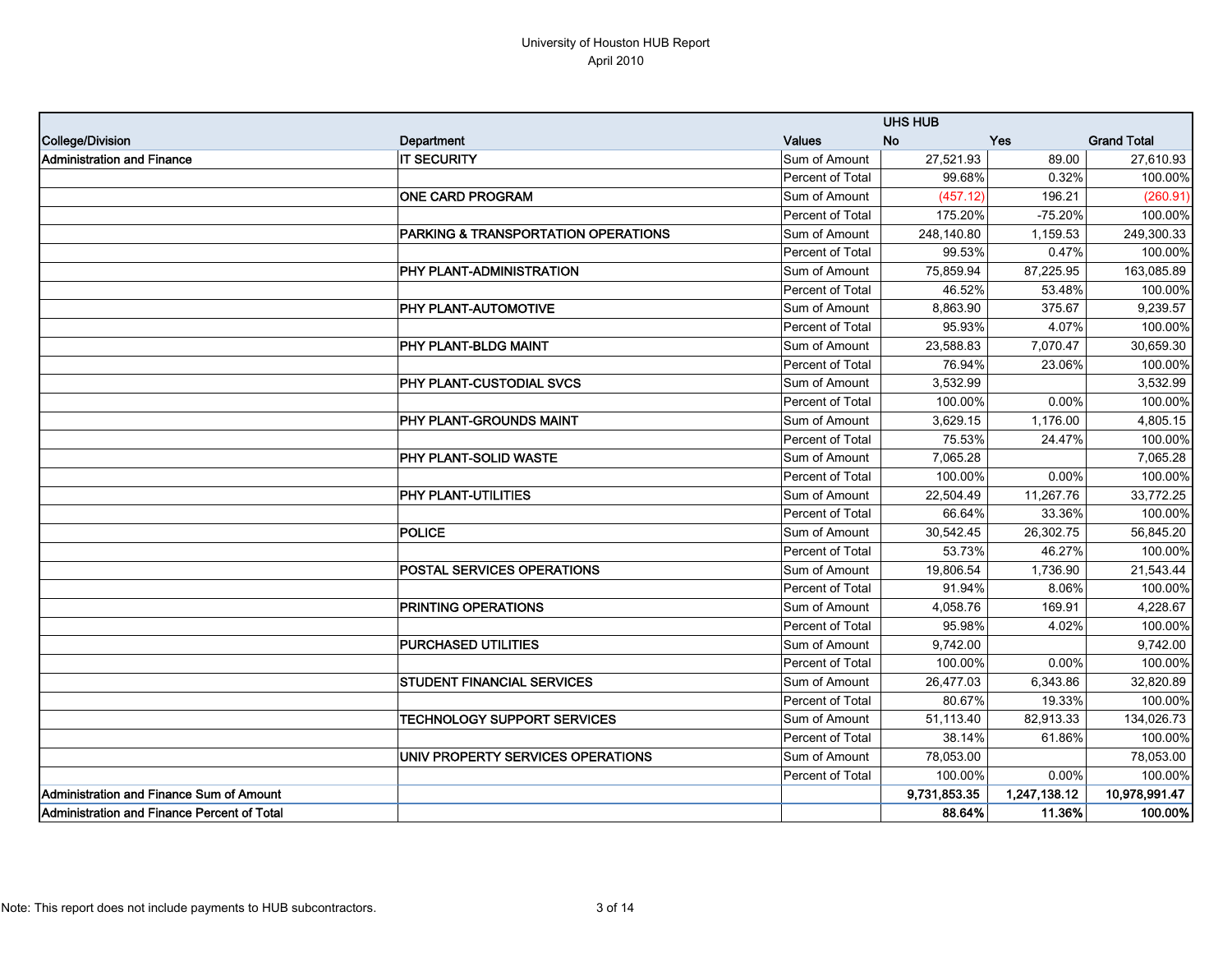|                                      |                                       |                         | <b>UHS HUB</b> |           |                    |
|--------------------------------------|---------------------------------------|-------------------------|----------------|-----------|--------------------|
| College/Division                     | Department                            | <b>Values</b>           | <b>No</b>      | Yes       | <b>Grand Total</b> |
| Architecture                         | <b>DEAN, ARCHITECTURE</b>             | Sum of Amount           | 16,825.15      | 10,867.75 | 27,692.90          |
|                                      |                                       | Percent of Total        | 60.76%         | 39.24%    | 100.00%            |
| <b>Architecture Sum of Amount</b>    |                                       |                         | 16.825.15      | 10,867.75 | 27,692.90          |
| <b>Architecture Percent of Total</b> |                                       |                         | 60.76%         | 39.24%    | 100.00%            |
| <b>Athletics</b>                     | <b>INTERCOLLEGIATE ATHLETICS</b>      | Sum of Amount           | 475,827.61     | 42,215.10 | 518,042.71         |
|                                      |                                       | Percent of Total        | 91.85%         | 8.15%     | 100.00%            |
| Athletics Sum of Amount              |                                       |                         | 475,827.61     | 42,215.10 | 518,042.71         |
| <b>Athletics Percent of Total</b>    |                                       |                         | 91.85%         | 8.15%     | 100.00%            |
| <b>Business Administration</b>       | <b>ACCOUNTANCY AND TAXATION</b>       | Sum of Amount           | 6,016.29       | 596.14    | 6,612.43           |
|                                      |                                       | Percent of Total        | 90.98%         | 9.02%     | 100.00%            |
|                                      | <b>BAUER CAREER SERVICES CTR</b>      | Sum of Amount           | 10,991.04      | 2,207.38  | 13,198.42          |
|                                      |                                       | Percent of Total        | 83.28%         | 16.72%    | 100.00%            |
|                                      | <b>BAUER CLASS GLOBALIZATION CRS</b>  | Sum of Amount           | 36.98          |           | 36.98              |
|                                      |                                       | Percent of Total        | 100.00%        | 0.00%     | 100.00%            |
|                                      | <b>BAUER COMMUNICATIONS</b>           | Sum of Amount           | 59,361.74      | 50.90     | 59,412.64          |
|                                      |                                       | Percent of Total        | 99.91%         | 0.09%     | 100.00%            |
|                                      | <b>BAUER DIVISION OF TECHNOLOGY</b>   | Sum of Amount           | 31,317.75      | 1,488.00  | 32,805.75          |
|                                      |                                       | Percent of Total        | 95.46%         | 4.54%     | 100.00%            |
|                                      | <b>CTR FOR EXECUTIVE DEVELOPMENT</b>  | Sum of Amount           |                | 291.08    | 291.08             |
|                                      |                                       | Percent of Total        | 0.00%          | 100.00%   | 100.00%            |
|                                      | <b>DEAN, BUSINESS ADMINISTRATION</b>  | Sum of Amount           | 96,620.42      | 2,657.08  | 99,277.50          |
|                                      |                                       | Percent of Total        | 97.32%         | 2.68%     | 100.00%            |
|                                      | <b>DECISION AND INFORMATION SCIEN</b> | Sum of Amount           | 1,805.50       | 350.98    | 2,156.48           |
|                                      |                                       | <b>Percent of Total</b> | 83.72%         | 16.28%    | 100.00%            |
|                                      | <b>EXECUTIVE DEGREE PROGRAMS</b>      | Sum of Amount           | 15,251.91      | 3,469.54  | 18,721.45          |
|                                      |                                       | Percent of Total        | 81.47%         | 18.53%    | 100.00%            |
|                                      | <b>FINANCE-BUS ADMIN</b>              | Sum of Amount           | 3,048.22       |           | 3,048.22           |
|                                      |                                       | Percent of Total        | 100.00%        | 0.00%     | 100.00%            |
|                                      | <b>MANAGEMENT</b>                     | Sum of Amount           | 137.39         | 229.81    | 367.20             |
|                                      |                                       | Percent of Total        | 37.42%         | 62.58%    | 100.00%            |
|                                      | <b>MARKETING-BUS ADMIN</b>            | Sum of Amount           | 542.55         | 540.54    | 1,083.09           |
|                                      |                                       | Percent of Total        | 50.09%         | 49.91%    | 100.00%            |
|                                      | <b>MBA STUDENT SERVICES CENTER</b>    | Sum of Amount           | 6,552.28       | 265.98    | 6,818.26           |
|                                      |                                       | Percent of Total        | 96.10%         | 3.90%     | 100.00%            |
|                                      | <b>SALES EXCELLENCE INSTITUTE</b>     | Sum of Amount           | 7,668.02       | 283.62    | 7,951.64           |
|                                      |                                       | Percent of Total        | 96.43%         | 3.57%     | 100.00%            |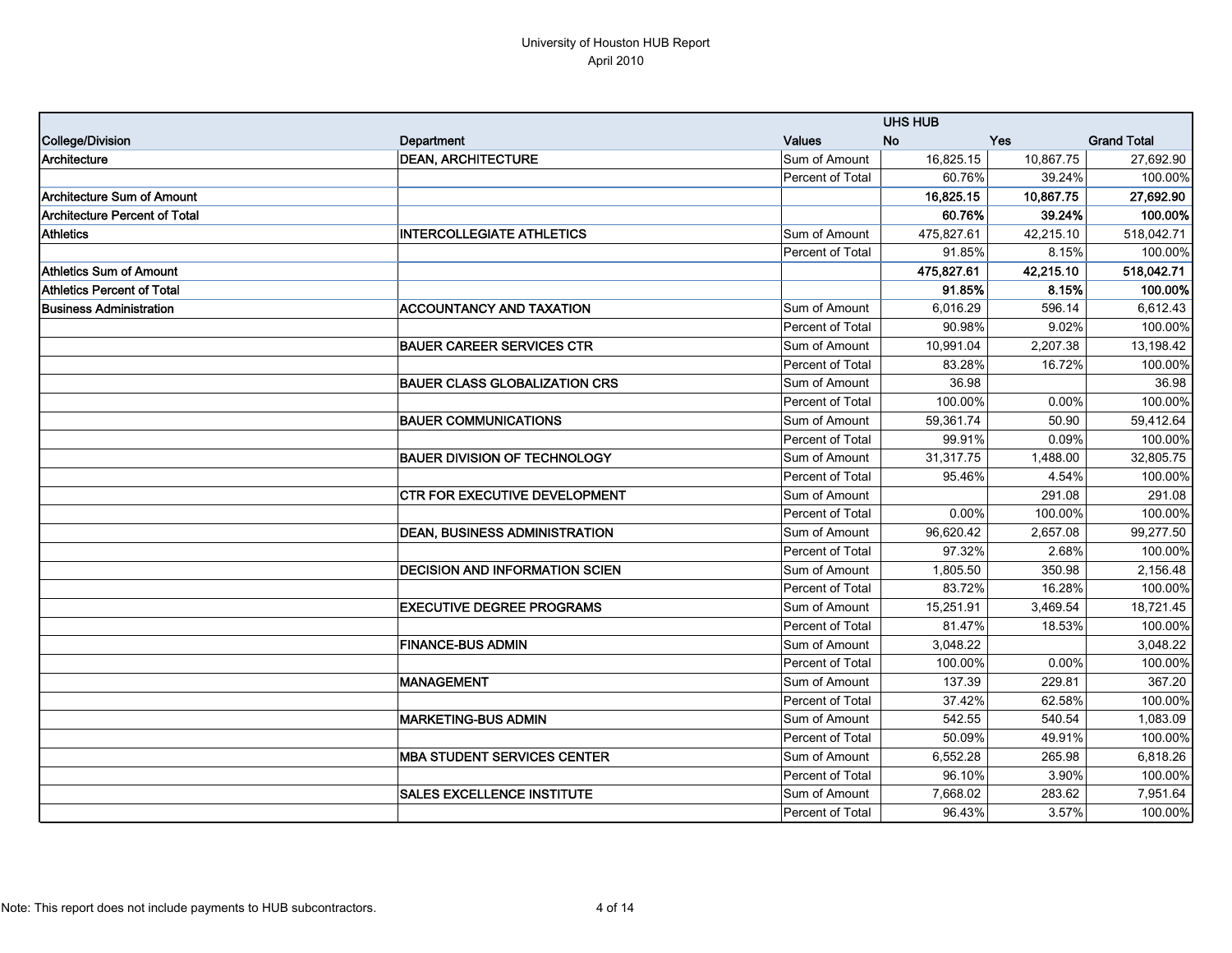|                                                 |                                              |                         | <b>UHS HUB</b> |            |                    |
|-------------------------------------------------|----------------------------------------------|-------------------------|----------------|------------|--------------------|
| College/Division                                | Department                                   | <b>Values</b>           | <b>No</b>      | Yes        | <b>Grand Total</b> |
| <b>Business Administration</b>                  | <b>SMALL BUSINESS DEV CENTER</b>             | Sum of Amount           | 16,254.48      | 97,154.00  | 113,408.48         |
|                                                 |                                              | Percent of Total        | 14.33%         | 85.67%     | 100.00%            |
|                                                 | <b>UNDERGRAD BUSINESS PROG</b>               | Sum of Amount           | 621.25         | 1,287.91   | 1,909.16           |
|                                                 |                                              | Percent of Total        | 32.54%         | 67.46%     | 100.00%            |
|                                                 | <b>WOLFF CTR FOR ENTREPRENEURSHIP</b>        | Sum of Amount           | 5,495.93       | 673.03     | 6,168.96           |
|                                                 |                                              | Percent of Total        | 89.09%         | 10.91%     | 100.00%            |
| <b>IBusiness Administration Sum of Amount</b>   |                                              |                         | 261,721.75     | 111,545.99 | 373,267.74         |
| <b>Business Administration Percent of Total</b> |                                              |                         | 70.12%         | 29.88%     | 100.00%            |
| Chancellor/President                            | <b>AFFIRMATIVE ACTION</b>                    | Sum of Amount           | 2,866.86       | 842.47     | 3,709.33           |
|                                                 |                                              | <b>Percent of Total</b> | 77.29%         | 22.71%     | 100.00%            |
|                                                 | <b>PRESIDENT</b>                             | Sum of Amount           | 177.22         | 342.10     | 519.32             |
|                                                 |                                              | <b>Percent of Total</b> | 34.13%         | 65.87%     | 100.00%            |
|                                                 | <b>STAFF COUNCIL</b>                         | Sum of Amount           | 271.75         |            | 271.75             |
|                                                 |                                              | Percent of Total        | 100.00%        | 0.00%      | 100.00%            |
| Chancellor/President Sum of Amount              |                                              |                         | 3.315.83       | 1.184.57   | 4,500.40           |
| <b>Chancellor/President Percent of Total</b>    |                                              |                         | 73.68%         | 26.32%     | 100.00%            |
| Education                                       | CENTER FOR INFO TECH IN EDUCATION            | Sum of Amount           | 28,120.21      |            | 28,120.21          |
|                                                 |                                              | Percent of Total        | 100.00%        | 0.00%      | 100.00%            |
|                                                 | <b>CONSISTENCY MGMT &amp; COOP DISCIP</b>    | Sum of Amount           | 12,563.40      | 4,175.42   | 16,738.82          |
|                                                 |                                              | Percent of Total        | 75.06%         | 24.94%     | 100.00%            |
|                                                 | <b>CURRICULUM AND INSTRUCTION</b>            | Sum of Amount           | 14,740.19      | 2,727.47   | 17,467.66          |
|                                                 |                                              | Percent of Total        | 84.39%         | 15.61%     | 100.00%            |
|                                                 | <b>DEAN, EDUCATION</b>                       | Sum of Amount           | 12,520.56      | 2,874.04   | 15,394.60          |
|                                                 |                                              | Percent of Total        | 81.33%         | 18.67%     | 100.00%            |
|                                                 | <b>EDU. LEADERSHIP &amp; CULTURAL STU</b>    | Sum of Amount           | 3,743.28       |            | 3,743.28           |
|                                                 |                                              | Percent of Total        | 100.00%        | 0.00%      | 100.00%            |
|                                                 | <b>EDUCATIONAL PSYCHOLOGY</b>                | Sum of Amount           | 1,019.53       | 230.83     | 1,250.36           |
|                                                 |                                              | Percent of Total        | 81.54%         | 18.46%     | 100.00%            |
|                                                 | <b>HEALTH AND HUMAN PERFORMANCE</b>          | Sum of Amount           | 30,698.87      | 334.97     | 31,033.84          |
|                                                 |                                              | Percent of Total        | 98.92%         | 1.08%      | 100.00%            |
|                                                 | <b>INSTITUTE FOR URBAN EDUCATION</b>         | Sum of Amount           | 671.99         | 525.41     | 1,197.40           |
|                                                 |                                              | Percent of Total        | 56.12%         | 43.88%     | 100.00%            |
|                                                 | <b>OBESITY RESEARCH CENTER</b>               | Sum of Amount           | 5.50           |            | 5.50               |
|                                                 |                                              | Percent of Total        | 100.00%        | 0.00%      | 100.00%            |
|                                                 | <b>OFFICE OF INSTITUTIONAL EFFECTIVENESS</b> | Sum of Amount           | 860.00         | 150.63     | 1,010.63           |
|                                                 |                                              | <b>Percent of Total</b> | 85.10%         | 14.90%     | 100.00%            |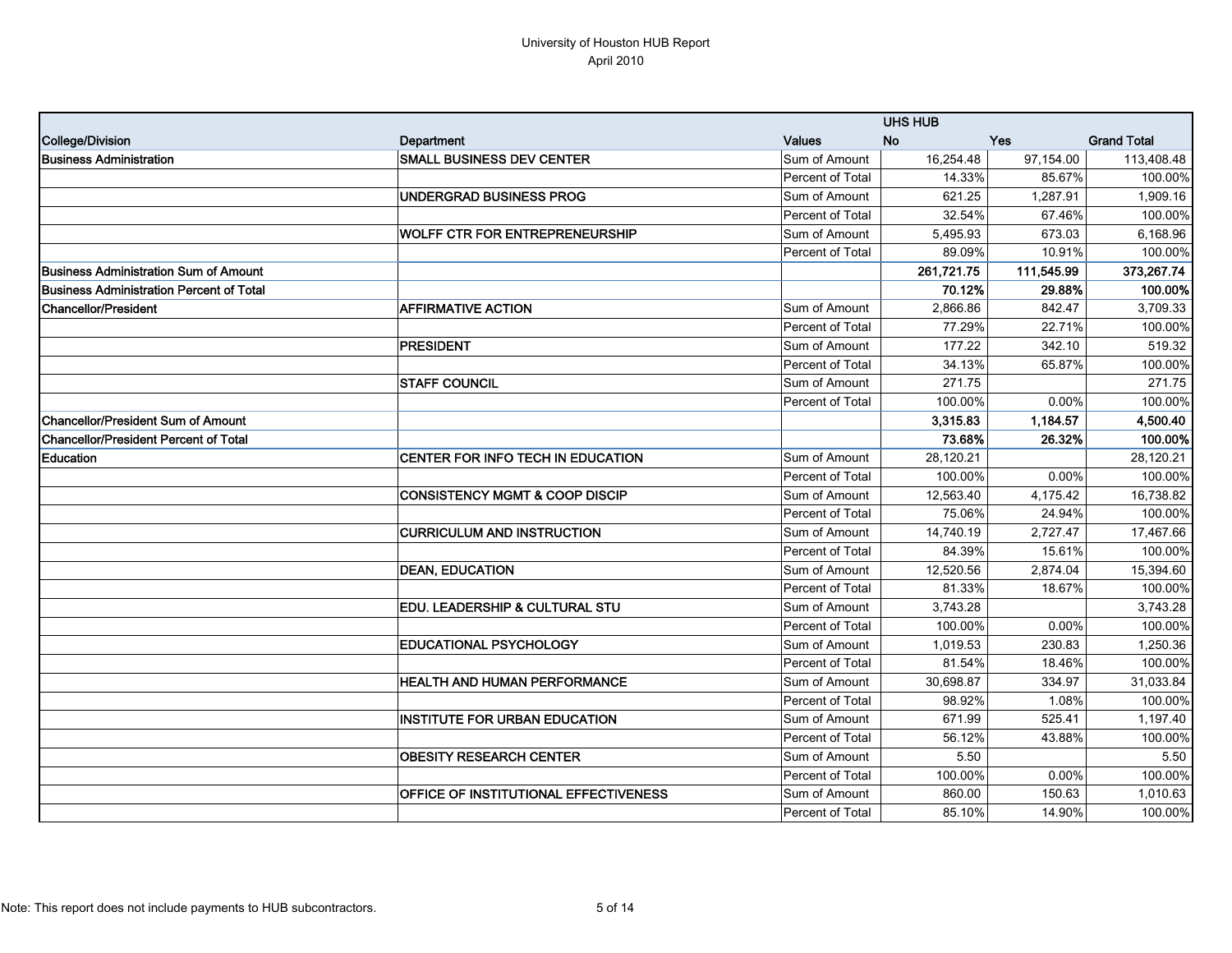|                                        |                                            |                         | <b>UHS HUB</b> |            |                    |
|----------------------------------------|--------------------------------------------|-------------------------|----------------|------------|--------------------|
| College/Division                       | Department                                 | <b>Values</b>           | No             | <b>Yes</b> | <b>Grand Total</b> |
| <b>Education Sum of Amount</b>         |                                            |                         | 104,943.53     | 11,018.77  | 115,962.30         |
| <b>Education Percent of Total</b>      |                                            |                         | 90.50%         | 9.50%      | 100.00%            |
| Engineering                            | <b>BIOMEDICAL ENGINEERING</b>              | Sum of Amount           | 14,655.59      |            | 14,655.59          |
|                                        |                                            | Percent of Total        | 100.00%        | 0.00%      | 100.00%            |
|                                        | <b>CENTER FOR NANOMAGNETIC SYSTEM</b>      | Sum of Amount           | 18.862.48      |            | 18,862.48          |
|                                        |                                            | Percent of Total        | 100.00%        | 0.00%      | 100.00%            |
|                                        | <b>CHEMICAL ENGINEERING</b>                | Sum of Amount           | 358,782.43     | 7,720.47   | 366,502.90         |
|                                        |                                            | Percent of Total        | 97.89%         | 2.11%      | 100.00%            |
|                                        | <b>CIVIL ENGINEERING</b>                   | Sum of Amount           | 36,576.64      | 3,719.01   | 40,295.65          |
|                                        |                                            | Percent of Total        | 90.77%         | 9.23%      | 100.00%            |
|                                        | <b>COMPOSITE ENGR APPLICATIONS CT</b>      | Sum of Amount           | 108.24         |            | 108.24             |
|                                        |                                            | Percent of Total        | 100.00%        | 0.00%      | 100.00%            |
|                                        | <b>CTR FOR INNOVATIVE GROUTING</b>         | Sum of Amount           | 243.70         |            | 243.70             |
|                                        |                                            | Percent of Total        | 100.00%        | 0.00%      | 100.00%            |
|                                        | <b>DEAN, ENGINEERING</b>                   | Sum of Amount           | 50,709.21      | 2,426.16   | 53,135.37          |
|                                        |                                            | Percent of Total        | 95.43%         | 4.57%      | 100.00%            |
|                                        | <b>ELECTRICAL ENGINEERING</b>              | Sum of Amount           | 62,437.82      | 18,501.72  | 80,939.54          |
|                                        |                                            | Percent of Total        | 77.14%         | 22.86%     | 100.00%            |
|                                        | <b>ENGINEERING SERVICES</b>                | Sum of Amount           | 7,518.33       | 106.48     | 7,624.81           |
|                                        |                                            | Percent of Total        | 98.60%         | 1.40%      | 100.00%            |
|                                        | <b>INDUSTRIAL ENGINEERING</b>              | Sum of Amount           | 5,882.29       | 764.31     | 6,646.60           |
|                                        |                                            | Percent of Total        | 88.50%         | 11.50%     | 100.00%            |
|                                        | <b>MECHANICAL ENGINEERING</b>              | Sum of Amount           | 28,068.55      | 9,044.92   | 37,113.47          |
|                                        |                                            | Percent of Total        | 75.63%         | 24.37%     | 100.00%            |
| <b>Engineering Sum of Amount</b>       |                                            |                         | 583,845.28     | 42,283.07  | 626,128.35         |
| <b>Engineering Percent of Total</b>    |                                            |                         | 93.25%         | 6.75%      | 100.00%            |
| <b>Graduate College of Social Work</b> | <b>AMERICAN HUMANICS</b>                   | Sum of Amount           | 2,350.00       | 807.00     | 3,157.00           |
|                                        |                                            | Percent of Total        | 74.44%         | 25.56%     | 100.00%            |
|                                        | CHILD & FAMILY CTR FOR INNOVATIVE RESEARCH | Sum of Amount           | 3,646.00       | 2,655.39   | 6,301.39           |
|                                        |                                            | Percent of Total        | 57.86%         | 42.14%     | 100.00%            |
|                                        | <b>CTR DRUG &amp; SOCIAL POLICY RESRC</b>  | Sum of Amount           | 4,143.20       | 520.53     | 4,663.73           |
|                                        |                                            | Percent of Total        | 88.84%         | 11.16%     | 100.00%            |
|                                        | <b>DEAN, SOCIAL WORK</b>                   | Sum of Amount           | 2,221.73       | 1,952.11   | 4,173.84           |
|                                        |                                            | Percent of Total        | 53.23%         | 46.77%     | 100.00%            |
|                                        | <b>DEVELOPMENT-GCSW</b>                    | Sum of Amount           | 1,627.92       |            | 1,627.92           |
|                                        |                                            | <b>Percent of Total</b> | 100.00%        | 0.00%      | 100.00%            |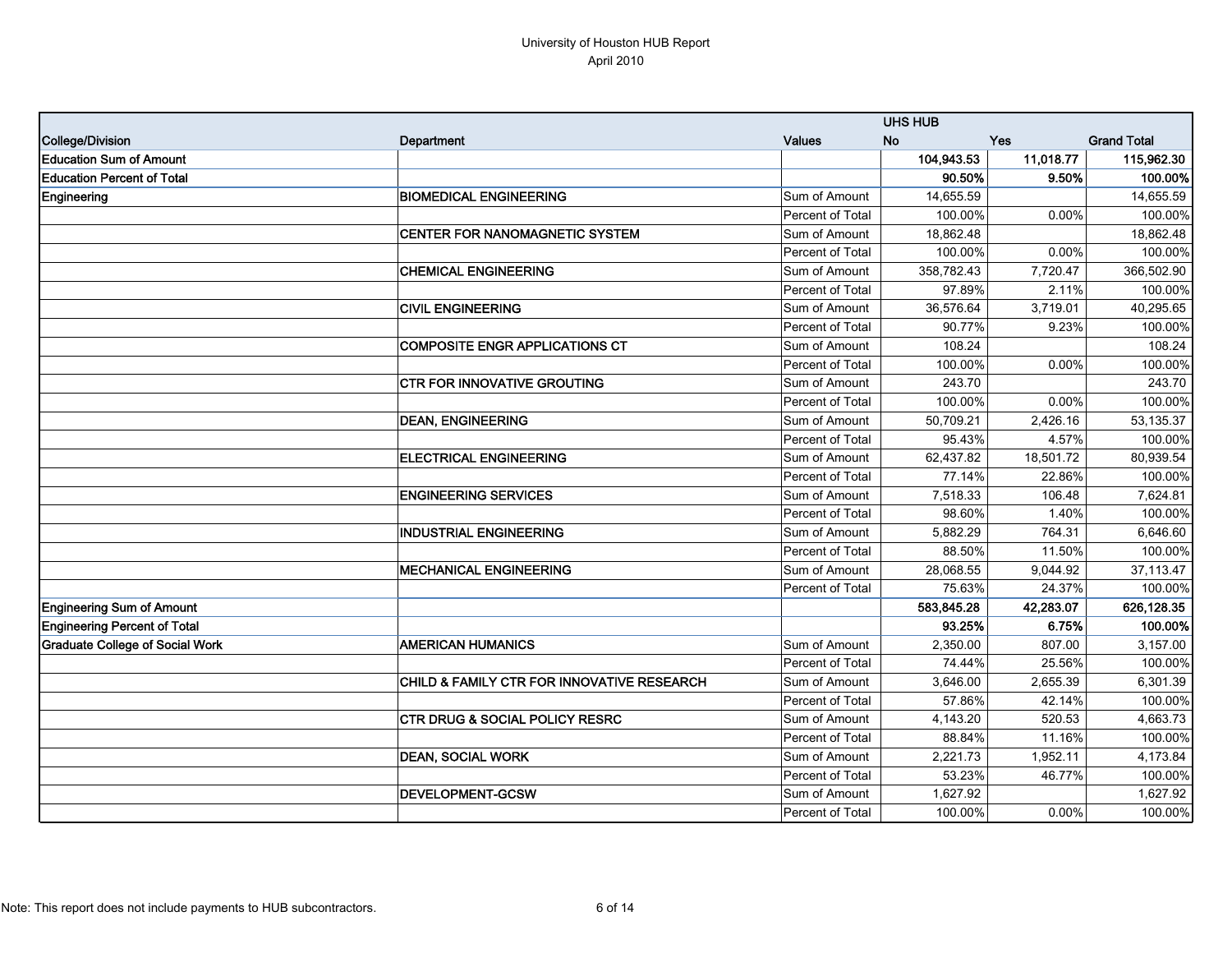|                                                  |                                           |                  | <b>UHS HUB</b> |           |                       |
|--------------------------------------------------|-------------------------------------------|------------------|----------------|-----------|-----------------------|
| College/Division                                 | <b>Department</b>                         | <b>Values</b>    | <b>No</b>      | Yes       | <b>Grand Total</b>    |
| <b>Graduate College of Social Work</b>           | <b>FIELD OFFICE</b>                       | Sum of Amount    |                | 86.82     | 86.82                 |
|                                                  |                                           | Percent of Total | 0.00%          | 100.00%   | 100.00%               |
|                                                  | <b>GULEN INSTITUTE</b>                    | Sum of Amount    | 650.00         |           | 650.00                |
|                                                  |                                           | Percent of Total | 100.00%        | 0.00%     | 100.00%               |
|                                                  | <b>JODY WILLIAMS CENTER</b>               | Sum of Amount    | 92.82          |           | 92.82                 |
|                                                  |                                           | Percent of Total | 100.00%        | 0.00%     | 100.00%               |
|                                                  | <b>OFFICE OF COMMUNITY PROJECTS</b>       | Sum of Amount    | 2,655.50       | 139.28    | $\overline{2,794.78}$ |
|                                                  |                                           | Percent of Total | 95.02%         | 4.98%     | 100.00%               |
|                                                  | <b>PHD PROGRAM</b>                        | Sum of Amount    | 907.75         |           | 907.75                |
|                                                  |                                           | Percent of Total | 100.00%        | 0.00%     | 100.00%               |
| Graduate College of Social Work Sum of Amount    |                                           |                  | 18,294.92      | 6,161.13  | 24,456.05             |
| Graduate College of Social Work Percent of Total |                                           |                  | 74.81%         | 25.19%    | 100.00%               |
| <b>Honors College</b>                            | <b>DEAN, HONORS COLLEGE</b>               | Sum of Amount    | 10.420.38      | 1.388.41  | 11,808.79             |
|                                                  |                                           | Percent of Total | 88.24%         | 11.76%    | 100.00%               |
| Honors College Sum of Amount                     |                                           |                  | 10,420.38      | 1,388.41  | 11,808.79             |
| Honors College Percent of Total                  |                                           |                  | 88.24%         | 11.76%    | 100.00%               |
| <b>Hotel and Restaurant Management</b>           | <b>DEAN, HOTEL &amp; RESTAURANT MANAG</b> | Sum of Amount    | 20,648.67      | 527.32    | 21,175.99             |
|                                                  |                                           | Percent of Total | 97.51%         | 2.49%     | 100.00%               |
|                                                  | <b>HOTEL AND RESTAURANT MANAGEMENT</b>    | Sum of Amount    | 108,870.26     | 6,803.21  | 115,673.47            |
|                                                  |                                           | Percent of Total | 94.12%         | 5.88%     | 100.00%               |
| Hotel and Restaurant Management Sum of Amount    |                                           |                  | 129,518.93     | 7,330.53  | 136,849.46            |
| Hotel and Restaurant Management Percent of Total |                                           |                  | 94.64%         | 5.36%     | 100.00%               |
| <b>Law Center</b>                                | <b>ASSOCIATE DEAN, LAW</b>                | Sum of Amount    | 1,163.00       |           | 1,163.00              |
|                                                  |                                           | Percent of Total | 100.00%        | 0.00%     | 100.00%               |
|                                                  | <b>BLAKELEY INSTITUTE</b>                 | Sum of Amount    | 811.28         | 95.38     | 906.66                |
|                                                  |                                           | Percent of Total | 89.48%         | 10.52%    | 100.00%               |
|                                                  | <b>BUSINESS SERVICES, LAW</b>             | Sum of Amount    | 5,581.36       | 55.99     | 5,637.35              |
|                                                  |                                           | Percent of Total | 99.01%         | 0.99%     | 100.00%               |
|                                                  | <b>CAREER SERVICES, LAW</b>               | Sum of Amount    | 1,229.37       | 437.50    | 1,666.87              |
|                                                  |                                           | Percent of Total | 73.75%         | 26.25%    | 100.00%               |
|                                                  | <b>CHAIRS AND PROFESSORSHIPS, LAW</b>     | Sum of Amount    | 17.23          |           | 17.23                 |
|                                                  |                                           | Percent of Total | 100.00%        | 0.00%     | 100.00%               |
|                                                  | <b>DEAN, LAW</b>                          | Sum of Amount    | 20.92          | 10,979.99 | 11,000.91             |
|                                                  |                                           | Percent of Total | 0.19%          | 99.81%    | 100.00%               |
|                                                  | <b>EXTERNAL AFFAIRS, LAW</b>              | Sum of Amount    | 215.88         | 564.51    | 780.39                |
|                                                  |                                           | Percent of Total | 27.66%         | 72.34%    | 100.00%               |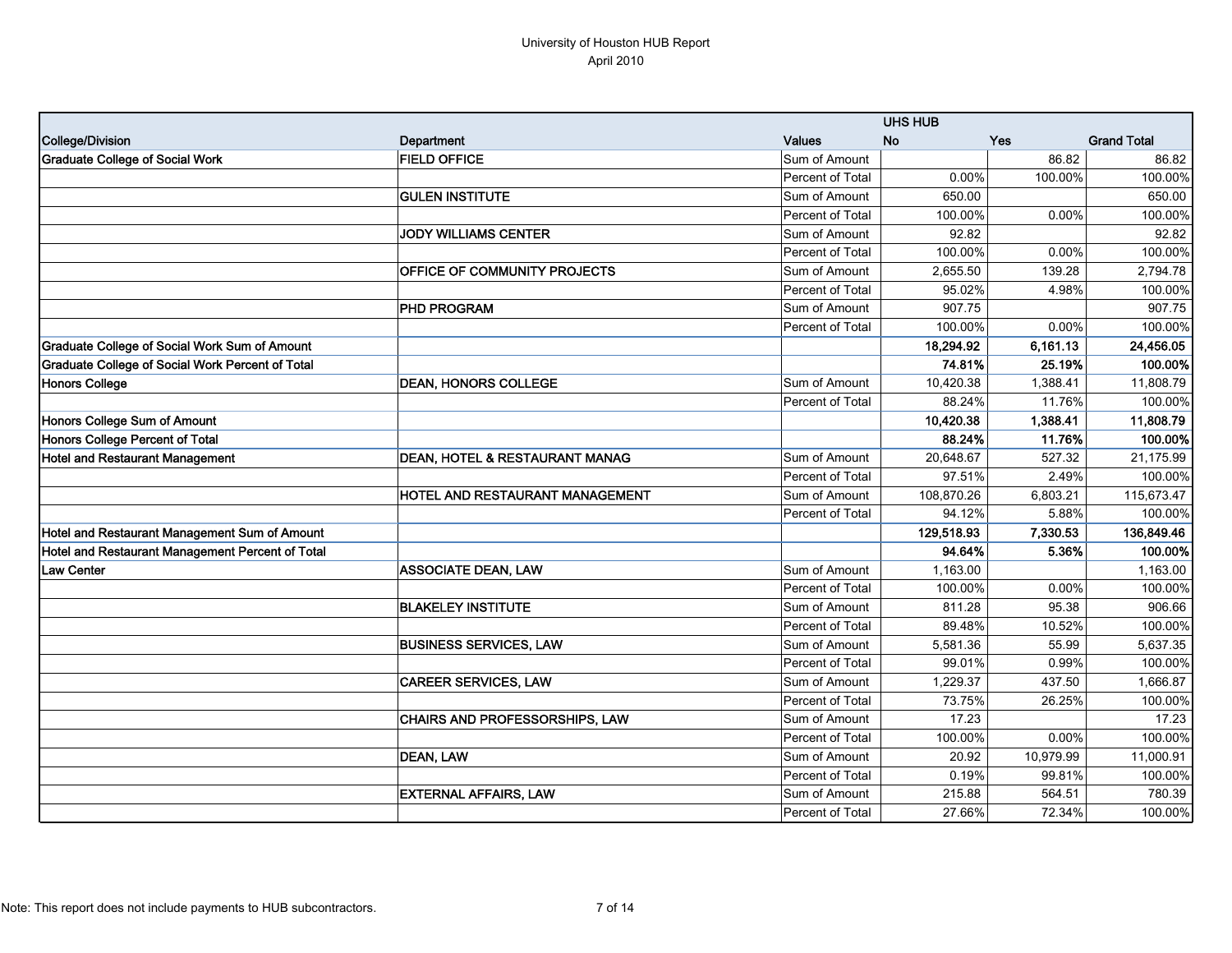|                                    |                                   |                  | <b>UHS HUB</b> |            |                    |
|------------------------------------|-----------------------------------|------------------|----------------|------------|--------------------|
| College/Division                   | Department                        | <b>Values</b>    | <b>No</b>      | <b>Yes</b> | <b>Grand Total</b> |
| <b>Law Center</b>                  | <b>FACILITIES, LAW</b>            | Sum of Amount    | 4,095.84       | 26.50      | 4,122.34           |
|                                    |                                   | Percent of Total | 99.36%         | 0.64%      | 100.00%            |
|                                    | <b>FACULTY SUPPORT LAW</b>        | Sum of Amount    | 1,676.29       | 805.49     | 2,481.78           |
|                                    |                                   | Percent of Total | 67.54%         | 32.46%     | 100.00%            |
|                                    | <b>LAW FOUNDATION</b>             | Sum of Amount    |                | 833.00     | 833.00             |
|                                    |                                   | Percent of Total | 0.00%          | 100.00%    | 100.00%            |
|                                    | <b>LAW INFORMATION TECHNOLOGY</b> | Sum of Amount    | 385.95         | 96.81      | 482.76             |
|                                    |                                   | Percent of Total | 79.95%         | 20.05%     | 100.00%            |
|                                    | <b>LAW LIBRARY</b>                | Sum of Amount    | 2,006.01       |            | 2,006.01           |
|                                    |                                   | Percent of Total | 100.00%        | 0.00%      | 100.00%            |
|                                    | LEGAL AID CLINIC, LAW             | Sum of Amount    | 782.76         | 154.95     | 937.71             |
|                                    |                                   | Percent of Total | 83.48%         | 16.52%     | 100.00%            |
|                                    | LEGAL RESEARCH & WRITING, LAW     | Sum of Amount    | 4,109.84       | 829.00     | 4,938.84           |
|                                    |                                   | Percent of Total | 83.21%         | 16.79%     | 100.00%            |
|                                    | PUBLIC RELS & MARKETING, LAW      | Sum of Amount    | 8,108.00       |            | 8,108.00           |
|                                    |                                   | Percent of Total | 100.00%        | 0.00%      | 100.00%            |
|                                    | <b>STUDENT ORGANIZATION, LAW</b>  | Sum of Amount    | 3,038.29       |            | 3,038.29           |
|                                    |                                   | Percent of Total | 100.00%        | 0.00%      | 100.00%            |
|                                    | <b>STUDENT SERVICES, LAW</b>      | Sum of Amount    | 19,606.70      | 2,186.44   | 21,793.14          |
|                                    |                                   | Percent of Total | 89.97%         | 10.03%     | 100.00%            |
| <b>Law Center Sum of Amount</b>    |                                   |                  | 52,848.72      | 17,065.56  | 69,914.28          |
| <b>Law Center Percent of Total</b> |                                   |                  | 75.59%         | 24.41%     | 100.00%            |
| Liberal Arts and Social Sciences   | <b>AEROSPACE STUDIES</b>          | Sum of Amount    | 1,256.80       | 169.61     | 1,426.41           |
|                                    |                                   | Percent of Total | 88.11%         | 11.89%     | 100.00%            |
|                                    | AFRICAN-AMERICAN STUDIES          | Sum of Amount    | 1,572.41       | 512.35     | 2,084.76           |
|                                    |                                   | Percent of Total | 75.42%         | 24.58%     | 100.00%            |
|                                    | ANTHROPOLOGY                      | Sum of Amount    | 289.13         |            | 289.13             |
|                                    |                                   | Percent of Total | 100.00%        | 0.00%      | 100.00%            |
|                                    | <b>ART</b>                        | Sum of Amount    | 29,413.08      | 3,148.15   | 32,561.23          |
|                                    |                                   | Percent of Total | 90.33%         | 9.67%      | 100.00%            |
|                                    | <b>ARTE PUBLICO</b>               | Sum of Amount    | 20,258.95      | 4,562.00   | 24,820.95          |
|                                    |                                   | Percent of Total | 81.62%         | 18.38%     | 100.00%            |
|                                    | <b>BAND</b>                       | Sum of Amount    | 1,644.05       | 336.74     | 1,980.79           |
|                                    |                                   | Percent of Total | 83.00%         | 17.00%     | 100.00%            |
|                                    | <b>BLAFFER GALLERY</b>            | Sum of Amount    | 35,672.80      | 1,101.74   | 36,774.54          |
|                                    |                                   | Percent of Total | 97.00%         | 3.00%      | 100.00%            |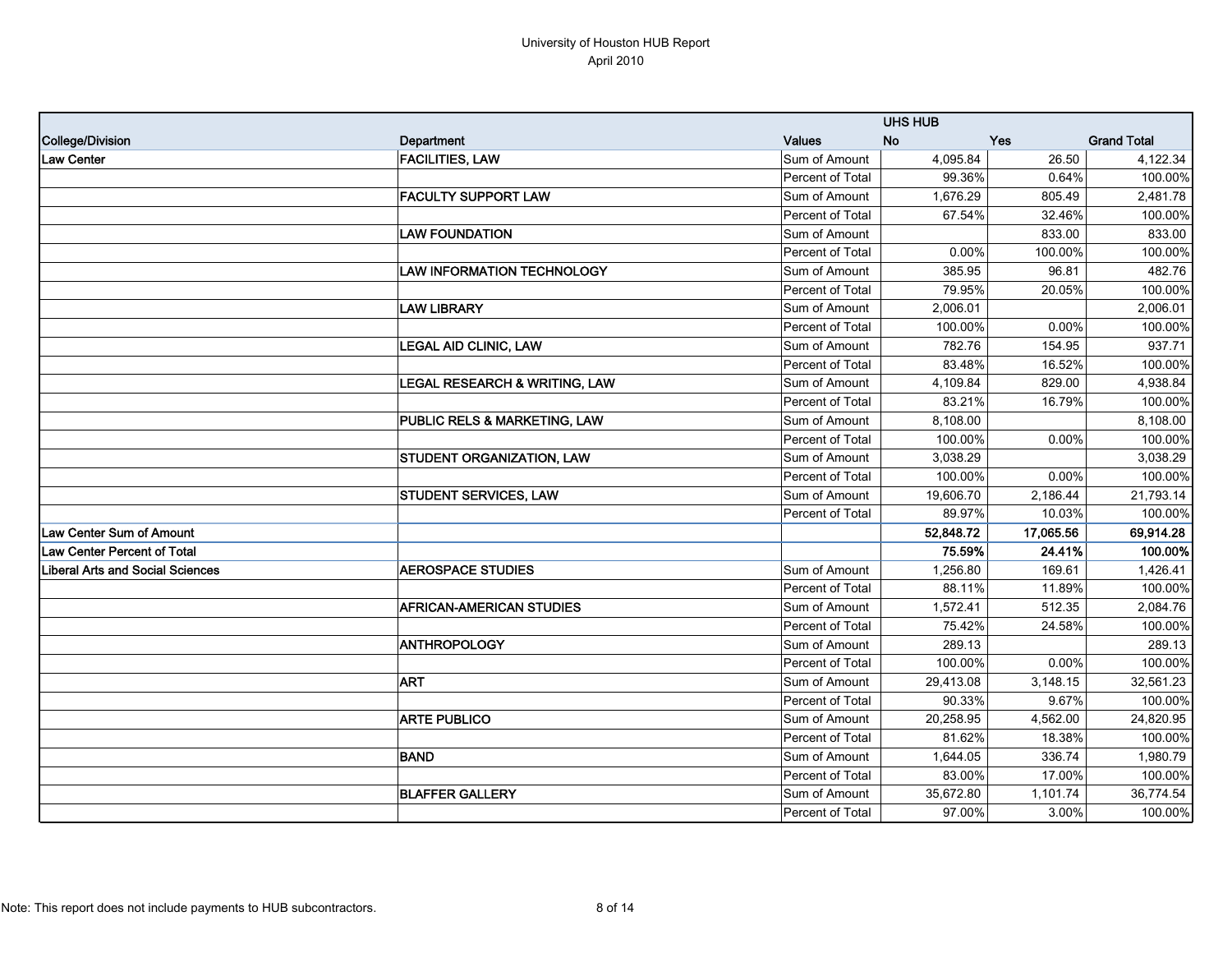|                                  |                                       |                  | <b>UHS HUB</b> |            |                    |
|----------------------------------|---------------------------------------|------------------|----------------|------------|--------------------|
| College/Division                 | Department                            | <b>Values</b>    | <b>No</b>      | <b>Yes</b> | <b>Grand Total</b> |
| Liberal Arts and Social Sciences | <b>CENTER FOR PUBLIC HISTORY</b>      | Sum of Amount    | 443.35         |            | 443.35             |
|                                  |                                       | Percent of Total | 100.00%        | 0.00%      | 100.00%            |
|                                  | CENTER FOR PUBLIC POLICY              | Sum of Amount    | 5,604.32       | 40.19      | 5,644.51           |
|                                  |                                       | Percent of Total | 99.29%         | 0.71%      | 100.00%            |
|                                  | <b>COMMUNICATION</b>                  | Sum of Amount    | 9,674.49       | 2,909.82   | 12,584.31          |
|                                  |                                       | Percent of Total | 76.88%         | 23.12%     | 100.00%            |
|                                  | <b>COMMUNICATIONS DISORDERS</b>       | Sum of Amount    | 8,282.18       | 1,269.82   | 9,552.00           |
|                                  |                                       | Percent of Total | 86.71%         | 13.29%     | 100.00%            |
|                                  | <b>CWMCA CENTER FOR THE ARTS</b>      | Sum of Amount    | 8,732.58       | 50.00      | 8,782.58           |
|                                  |                                       | Percent of Total | 99.43%         | 0.57%      | 100.00%            |
|                                  | DEAN, LIBERAL ARTS & SOC SCI          | Sum of Amount    | 5,602.19       | 6,716.32   | 12,318.51          |
|                                  |                                       | Percent of Total | 45.48%         | 54.52%     | 100.00%            |
|                                  | <b>ECONOMICS</b>                      | Sum of Amount    | 17,404.81      |            | 17,404.81          |
|                                  |                                       | Percent of Total | 100.00%        | 0.00%      | 100.00%            |
|                                  | <b>ENGLISH</b>                        | Sum of Amount    | 13,694.99      | 3,103.33   | 16,798.32          |
|                                  |                                       | Percent of Total | 81.53%         | 18.47%     | 100.00%            |
|                                  | <b>HISPANIC STUDIES</b>               | Sum of Amount    | 2.047.16       | 1.238.94   | 3,286.10           |
|                                  |                                       | Percent of Total | 62.30%         | 37.70%     | 100.00%            |
|                                  | <b>HISTORY</b>                        | Sum of Amount    | 19,358.22      | 1,085.57   | 20,443.79          |
|                                  |                                       | Percent of Total | 94.69%         | 5.31%      | 100.00%            |
|                                  | <b>MEXICAN-AMERICAN STUDIES</b>       | Sum of Amount    | 261.08         | 94.10      | 355.18             |
|                                  |                                       | Percent of Total | 73.51%         | 26.49%     | 100.00%            |
|                                  | <b>MILITARY SCIENCE</b>               | Sum of Amount    | 66.92          | 137.00     | 203.92             |
|                                  |                                       | Percent of Total | 32.82%         | 67.18%     | 100.00%            |
|                                  | <b>MODERN AND CLASSICAL LANGUAGES</b> | Sum of Amount    | 1,703.55       | 438.57     | 2,142.12           |
|                                  |                                       | Percent of Total | 79.53%         | 20.47%     | 100.00%            |
|                                  | <b>MUSIC</b>                          | Sum of Amount    | 27,762.55      | 1,502.36   | 29,264.91          |
|                                  |                                       | Percent of Total | 94.87%         | 5.13%      | 100.00%            |
|                                  | PHILOSOPHY                            | Sum of Amount    | 467.67         |            | 467.67             |
|                                  |                                       | Percent of Total | 100.00%        | 0.00%      | 100.00%            |
|                                  | POLITICAL SCIENCE                     | Sum of Amount    | 1,282.75       | 1,248.39   | 2,531.14           |
|                                  |                                       | Percent of Total | 50.68%         | 49.32%     | 100.00%            |
|                                  | PSYCHOLOGY                            | Sum of Amount    | 19,684.83      | 893.96     | 20,578.79          |
|                                  |                                       | Percent of Total | 95.66%         | 4.34%      | 100.00%            |
|                                  | <b>RELIGIOUS STUDIES</b>              | Sum of Amount    | 430.06         |            | 430.06             |
|                                  |                                       | Percent of Total | 100.00%        | $0.00\%$   | 100.00%            |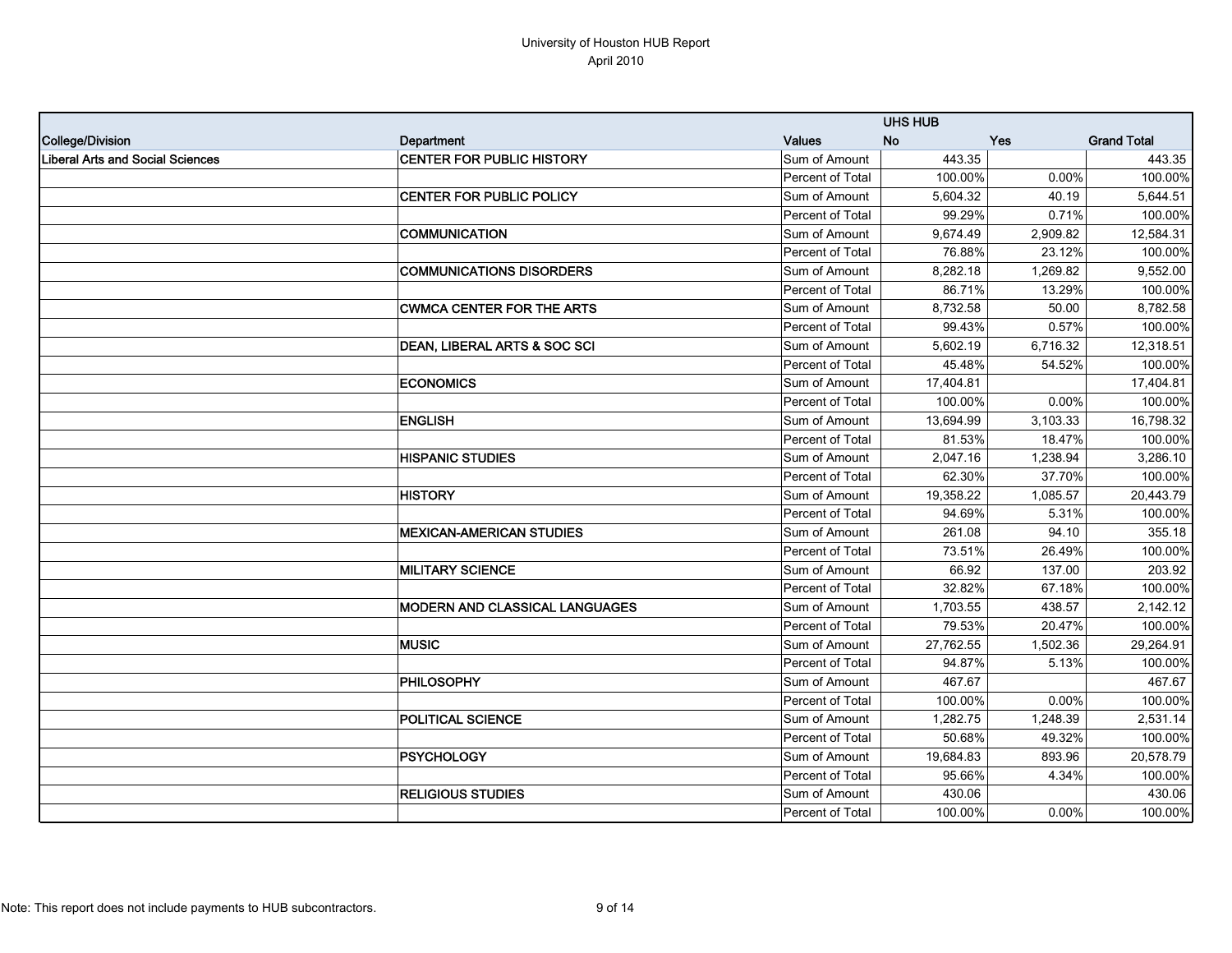|                                                   |                                                       |                  | <b>UHS HUB</b> |            |                       |
|---------------------------------------------------|-------------------------------------------------------|------------------|----------------|------------|-----------------------|
| College/Division                                  | Department                                            | <b>Values</b>    | <b>No</b>      | <b>Yes</b> | <b>Grand Total</b>    |
| Liberal Arts and Social Sciences                  | SOCIOLOGY                                             | Sum of Amount    |                | 2,394.71   | 2,394.71              |
|                                                   |                                                       | Percent of Total | 0.00%          | 100.00%    | 100.00%               |
|                                                   | <b>THEATRE</b>                                        | Sum of Amount    | 12,999.90      | 2,458.06   | 15,457.96             |
|                                                   |                                                       | Percent of Total | 84.10%         | 15.90%     | 100.00%               |
|                                                   | <b>WOMEN'S STUDIES PROGRAM</b>                        | Sum of Amount    | 3,797.00       | 285.94     | $\overline{4,}082.94$ |
|                                                   |                                                       | Percent of Total | 93.00%         | 7.00%      | 100.00%               |
|                                                   | <b>WRITING CENTER</b>                                 | Sum of Amount    | 1,423.72       | 206.43     | 1,630.15              |
|                                                   |                                                       | Percent of Total | 87.34%         | 12.66%     | 100.00%               |
| Liberal Arts and Social Sciences Sum of Amount    |                                                       |                  | 250,831.54     | 35,904.10  | 286,735.64            |
| Liberal Arts and Social Sciences Percent of Total |                                                       |                  | 87.48%         | 12.52%     | 100.00%               |
| Library                                           | <b>UNIVERSITY LIBRARIES</b>                           | Sum of Amount    | 186,669.10     | 87,427.31  | 274,096.41            |
|                                                   |                                                       | Percent of Total | 68.10%         | 31.90%     | 100.00%               |
| <b>Library Sum of Amount</b>                      |                                                       |                  | 186,669.10     | 87,427.31  | 274,096.41            |
| <b>Library Percent of Total</b>                   |                                                       |                  | 68.10%         | 31.90%     | 100.00%               |
| Natural Science and Mathematics                   | <b>BIOLOGY &amp; BIOCHEMISTRY</b>                     | Sum of Amount    | 106,116.08     | 5,141.80   | 111,257.88            |
|                                                   |                                                       | Percent of Total | 95.38%         | 4.62%      | 100.00%               |
|                                                   | <b>CAGE INSTITUTE</b>                                 | Sum of Amount    | 6.00           |            | 6.00                  |
|                                                   |                                                       | Percent of Total | 100.00%        | 0.00%      | 100.00%               |
|                                                   | <b>CHEMISTRY</b>                                      | Sum of Amount    | 241,335.48     | 28,079.80  | 269,415.28            |
|                                                   |                                                       | Percent of Total | 89.58%         | 10.42%     | 100.00%               |
|                                                   | <b>COMPUTER SCIENCE</b>                               | Sum of Amount    | 11,133.47      | 961.18     | 12,094.65             |
|                                                   |                                                       | Percent of Total | 92.05%         | 7.95%      | 100.00%               |
|                                                   | <b>CTR FOR NUCLEAR RECEPTORS &amp; CELL SIGNALING</b> | Sum of Amount    | 102,085.95     | 30.95      | 102,116.90            |
|                                                   |                                                       | Percent of Total | 99.97%         | 0.03%      | 100.00%               |
|                                                   | <b>DEAN, NATURAL SCIENCE &amp; MATHE</b>              | Sum of Amount    | 29,982.54      | 1,330.21   | 31,312.75             |
|                                                   |                                                       | Percent of Total | 95.75%         | 4.25%      | 100.00%               |
|                                                   | <b>EARTH AND ATMOSPHERIC SCIENCES</b>                 | Sum of Amount    | 218,244.78     | 83,769.53  | 302,014.31            |
|                                                   |                                                       | Percent of Total | 72.26%         | 27.74%     | 100.00%               |
|                                                   | <b>IMAQS</b>                                          | Sum of Amount    | 19,896.59      |            | 19,896.59             |
|                                                   |                                                       | Percent of Total | 100.00%        | 0.00%      | 100.00%               |
|                                                   | <b>INSTITUTE FOR NANOENERGY</b>                       | Sum of Amount    | 252.21         |            | 252.21                |
|                                                   |                                                       | Percent of Total | 100.00%        | 0.00%      | 100.00%               |
|                                                   | <b>MATHEMATICS</b>                                    | Sum of Amount    | 60,423.53      | 4,513.36   | 64,936.89             |
|                                                   |                                                       | Percent of Total | 93.05%         | 6.95%      | 100.00%               |
|                                                   | <b>PHYSICS</b>                                        | Sum of Amount    | 29,581.22      |            | 29,581.22             |
|                                                   |                                                       | Percent of Total | 100.00%        | 0.00%      | 100.00%               |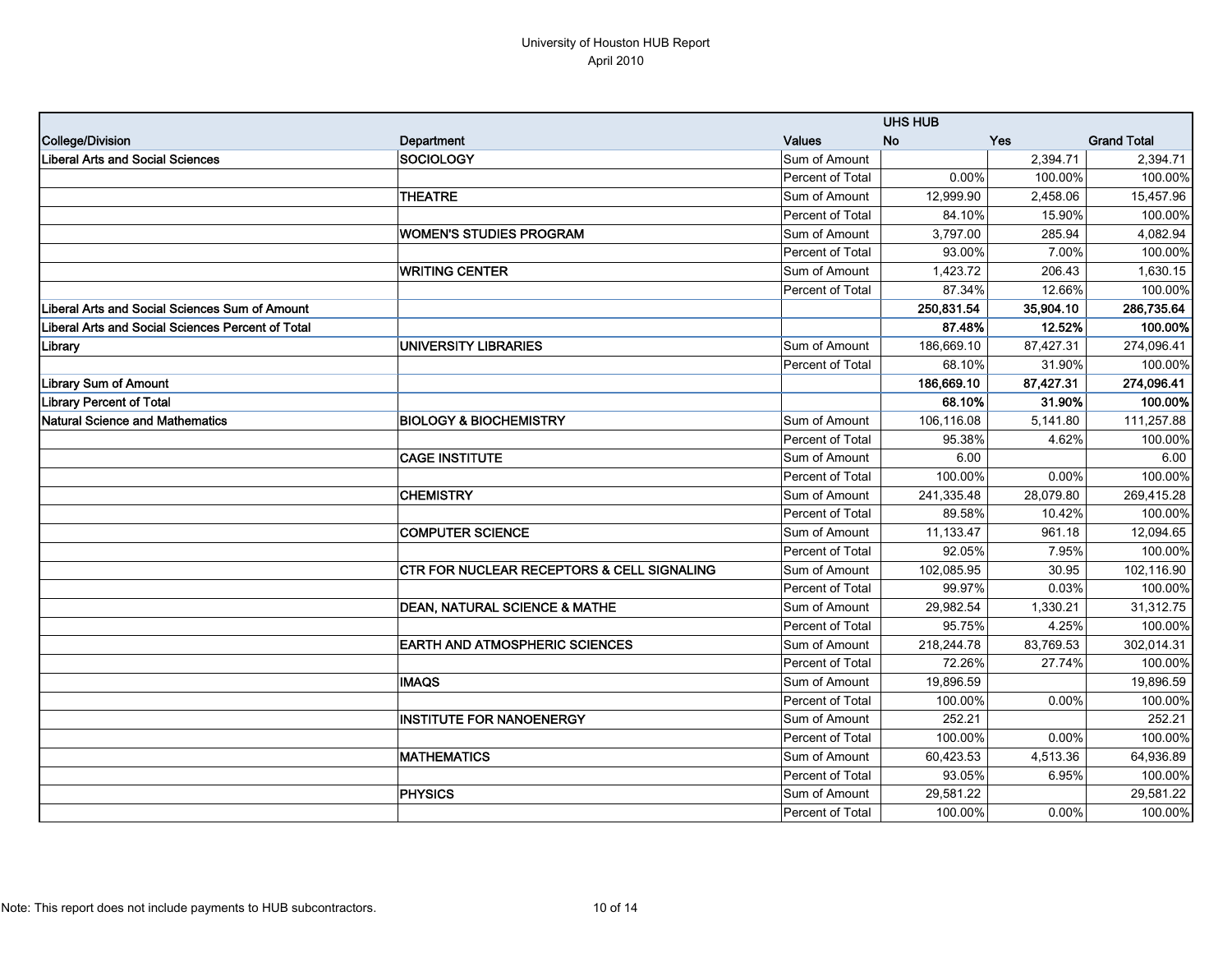|                                                  |                                           |                         | <b>UHS HUB</b> |            |                    |
|--------------------------------------------------|-------------------------------------------|-------------------------|----------------|------------|--------------------|
| College/Division                                 | Department                                | <b>Values</b>           | <b>No</b>      | <b>Yes</b> | <b>Grand Total</b> |
| Natural Science and Mathematics Sum of Amount    |                                           |                         | 819,057.85     | 123,826.83 | 942,884.68         |
| Natural Science and Mathematics Percent of Total |                                           |                         | 86.87%         | 13.13%     | 100.00%            |
| Optometry                                        | <b>DEAN, OPTOMETRY</b>                    | Sum of Amount           | 71,582.01      | 7,851.48   | 79,433.49          |
|                                                  |                                           | Percent of Total        | 90.12%         | 9.88%      | 100.00%            |
|                                                  | <b>OPT VISION SCIENCES</b>                | Sum of Amount           | 28,830.04      | 1,725.06   | 30,555.10          |
|                                                  |                                           | Percent of Total        | 94.35%         | 5.65%      | 100.00%            |
|                                                  | <b>OPTOMETRY CLINIC</b>                   | Sum of Amount           | 51,600.01      | 4,750.87   | 56,350.88          |
|                                                  |                                           | <b>Percent of Total</b> | 91.57%         | 8.43%      | 100.00%            |
| <b>Optometry Sum of Amount</b>                   |                                           |                         | 152,012.06     | 14,327.41  | 166,339.47         |
| <b>Optometry Percent of Total</b>                |                                           |                         | 91.39%         | 8.61%      | 100.00%            |
| Pharmacy                                         | <b>CLINICAL PHARMACY &amp; ADMINISTRA</b> | Sum of Amount           | 9,985.00       | 1,667.36   | 11,652.36          |
|                                                  |                                           | Percent of Total        | 85.69%         | 14.31%     | 100.00%            |
|                                                  | <b>DEAN, PHARMACY</b>                     | Sum of Amount           | 56.108.33      | 65,708.18  | 121,816.51         |
|                                                  |                                           | Percent of Total        | 46.06%         | 53.94%     | 100.00%            |
|                                                  | PHARMACOLOGICAL & PHARMACEUTIC            | Sum of Amount           | 115,856.51     | 5,102.57   | 120,959.08         |
|                                                  |                                           | Percent of Total        | 95.78%         | 4.22%      | 100.00%            |
| <b>Pharmacy Sum of Amount</b>                    |                                           |                         | 181,949.84     | 72,478.11  | 254,427.95         |
| <b>Pharmacy Percent of Total</b>                 |                                           |                         | 71.51%         | 28.49%     | 100.00%            |
| Research                                         | <b>ANIMAL CARE OPERATIONS</b>             | Sum of Amount           | 17,975.47      | 922.49     | 18,897.96          |
|                                                  |                                           | Percent of Total        | 95.12%         | 4.88%      | 100.00%            |
|                                                  | <b>CENTER FOR ADVANCED MATERIALS</b>      | Sum of Amount           | 10,180.05      |            | 10,180.05          |
|                                                  |                                           | Percent of Total        | 100.00%        | 0.00%      | 100.00%            |
|                                                  | CENTER FOR MATERIALS CHEMISTRY            | Sum of Amount           | 71.54          | 1,144.25   | 1,215.79           |
|                                                  |                                           | Percent of Total        | 5.88%          | 94.12%     | 100.00%            |
|                                                  | <b>CTR FOR BIOMED/ENVIRON GENOMIC</b>     | Sum of Amount           | 2,534.83       | 420.11     | 2,954.94           |
|                                                  |                                           | Percent of Total        | 85.78%         | 14.22%     | 100.00%            |
|                                                  | <b>CTR NEURO AND BIOMECH RESEARCH</b>     | Sum of Amount           | 148.50         |            | 148.50             |
|                                                  |                                           | Percent of Total        | 100.00%        | 0.00%      | 100.00%            |
|                                                  | <b>ENVIRONMENTAL INSTIT-HOUSTON</b>       | Sum of Amount           | 868.67         |            | 868.67             |
|                                                  |                                           | Percent of Total        | 100.00%        | 0.00%      | 100.00%            |
|                                                  | <b>GRANTS AND CONTRACTS</b>               | Sum of Amount           | 332.66         | 2.09       | 334.75             |
|                                                  |                                           | Percent of Total        | 99.38%         | 0.62%      | 100.00%            |
|                                                  | <b>HOUSTON COASTAL CENTER</b>             | Sum of Amount           | 216.10         |            | 216.10             |
|                                                  |                                           | Percent of Total        | 100.00%        | 0.00%      | 100.00%            |
|                                                  | INSTITUTE FOR MOLECULAR DESIGN            | Sum of Amount           | 456.42         |            | 456.42             |
|                                                  |                                           | Percent of Total        | 100.00%        | 0.00%      | 100.00%            |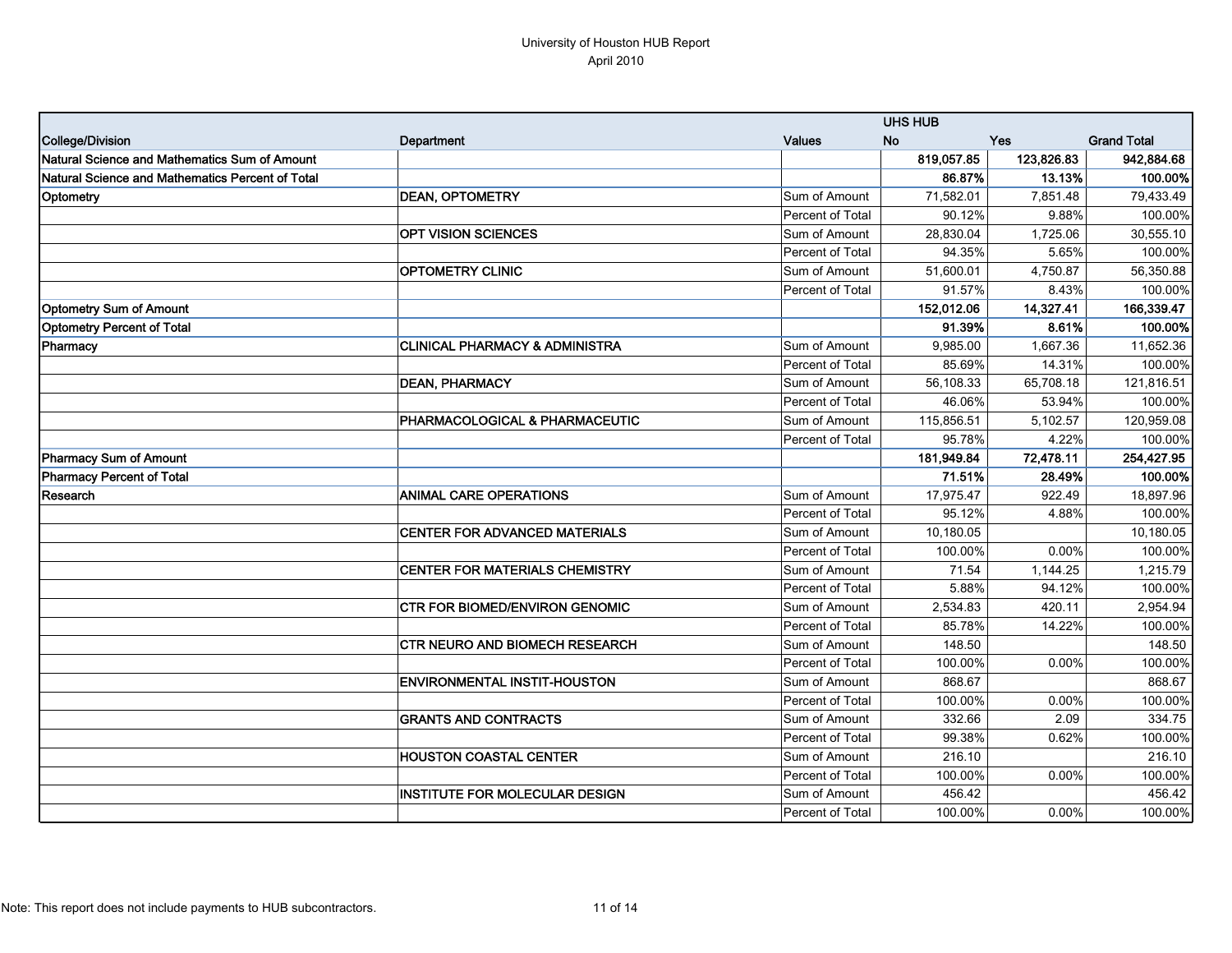|                                |                                                |                         | <b>UHS HUB</b> |            |                    |
|--------------------------------|------------------------------------------------|-------------------------|----------------|------------|--------------------|
| College/Division               | Department                                     | <b>Values</b>           | <b>No</b>      | <b>Yes</b> | <b>Grand Total</b> |
| Research                       | <b>OFFICE OF TECHNOLOGY MANAGEMENT</b>         | Sum of Amount           | 19,542.12      | 67.62      | 19,609.74          |
|                                |                                                | Percent of Total        | 99.66%         | 0.34%      | 100.00%            |
|                                | <b>RESEARCH DIVISION OFFICE</b>                | Sum of Amount           | 4,231.25       | 17,340.26  | 21,571.51          |
|                                |                                                | Percent of Total        | 19.61%         | 80.39%     | 100.00%            |
|                                | <b>RESEARCH FINANCIAL SERVICES</b>             | Sum of Amount           | 88.29          | 54.06      | 142.35             |
|                                |                                                | <b>Percent of Total</b> | 62.02%         | 37.98%     | 100.00%            |
|                                | <b>RESEARCH INFORMATION CENTER</b>             | Sum of Amount           | 7,715.80       | 429.50     | 8,145.30           |
|                                |                                                | <b>Percent of Total</b> | 94.73%         | 5.27%      | 100.00%            |
|                                | <b>RESEARCH INITIATIVES</b>                    | Sum of Amount           |                | 5.43       | 5.43               |
|                                |                                                | Percent of Total        | 0.00%          | 100.00%    | 100.00%            |
|                                | <b>RESEARCH POLICIES/COMPLIANCE/COMMITTEES</b> | Sum of Amount           | 297.68         | 116.32     | 414.00             |
|                                |                                                | Percent of Total        | 71.90%         | 28.10%     | 100.00%            |
|                                | <b>SUPER CONDUCT &amp; ADV MATERIALS</b>       | Sum of Amount           | 632.49         |            | 632.49             |
|                                |                                                | Percent of Total        | 100.00%        | 0.00%      | 100.00%            |
|                                | <b>TIMES</b>                                   | Sum of Amount           | 2.762.91       | 568.25     | 3,331.16           |
|                                |                                                | <b>Percent of Total</b> | 82.94%         | 17.06%     | 100.00%            |
|                                | TX CTR SUPERCONDUCTIVITY AT UH                 | Sum of Amount           | 69.819.79      | 871.75     | 70,691.54          |
|                                |                                                | Percent of Total        | 98.77%         | 1.23%      | 100.00%            |
|                                | TX LEARNING/COMPUTATIONAL CTR                  | Sum of Amount           | 100,463.24     | 3,787.14   | 104,250.38         |
|                                |                                                | Percent of Total        | 96.37%         | 3.63%      | 100.00%            |
|                                | <b>WIND ENERGY CENTER</b>                      | Sum of Amount           | 2,485.05       |            | 2,485.05           |
|                                |                                                | <b>Percent of Total</b> | 100.00%        | $0.00\%$   | 100.00%            |
| <b>IResearch Sum of Amount</b> |                                                |                         | 240,822.86     | 25,729.27  | 266,552.13         |
| Research Percent of Total      |                                                |                         | 90.35%         | 9.65%      | 100.00%            |
| <b>Student Affairs</b>         | <b>CAMPUS ACTIVITIES</b>                       | Sum of Amount           | 19,818.98      | 366.49     | 20,185.47          |
|                                |                                                | Percent of Total        | 98.18%         | 1.82%      | 100.00%            |
|                                | <b>CAMPUS RECREATION</b>                       | Sum of Amount           | 36,524.56      | 11,243.39  | 47,767.95          |
|                                |                                                | Percent of Total        | 76.46%         | 23.54%     | 100.00%            |
|                                | <b>CENTER FOR STUDENTS W/DISABILITIES</b>      | Sum of Amount           | 61,480.13      | 395.68     | 61,875.81          |
|                                |                                                | Percent of Total        | 99.36%         | 0.64%      | 100.00%            |
|                                | <b>CHILD CARE CENTER</b>                       | Sum of Amount           | 33,984.95      | 3,885.95   | 37,870.90          |
|                                |                                                | Percent of Total        | 89.74%         | 10.26%     | 100.00%            |
|                                | <b>COUNSELING AND PSYCH SVCS</b>               | Sum of Amount           | 1,495.16       | 365.51     | 1,860.67           |
|                                |                                                | Percent of Total        | 80.36%         | 19.64%     | 100.00%            |
|                                | <b>DEAN OF STUDENTS</b>                        | Sum of Amount           | 1,382.12       |            | 1,382.12           |
|                                |                                                | <b>Percent of Total</b> | 100.00%        | $0.00\%$   | 100.00%            |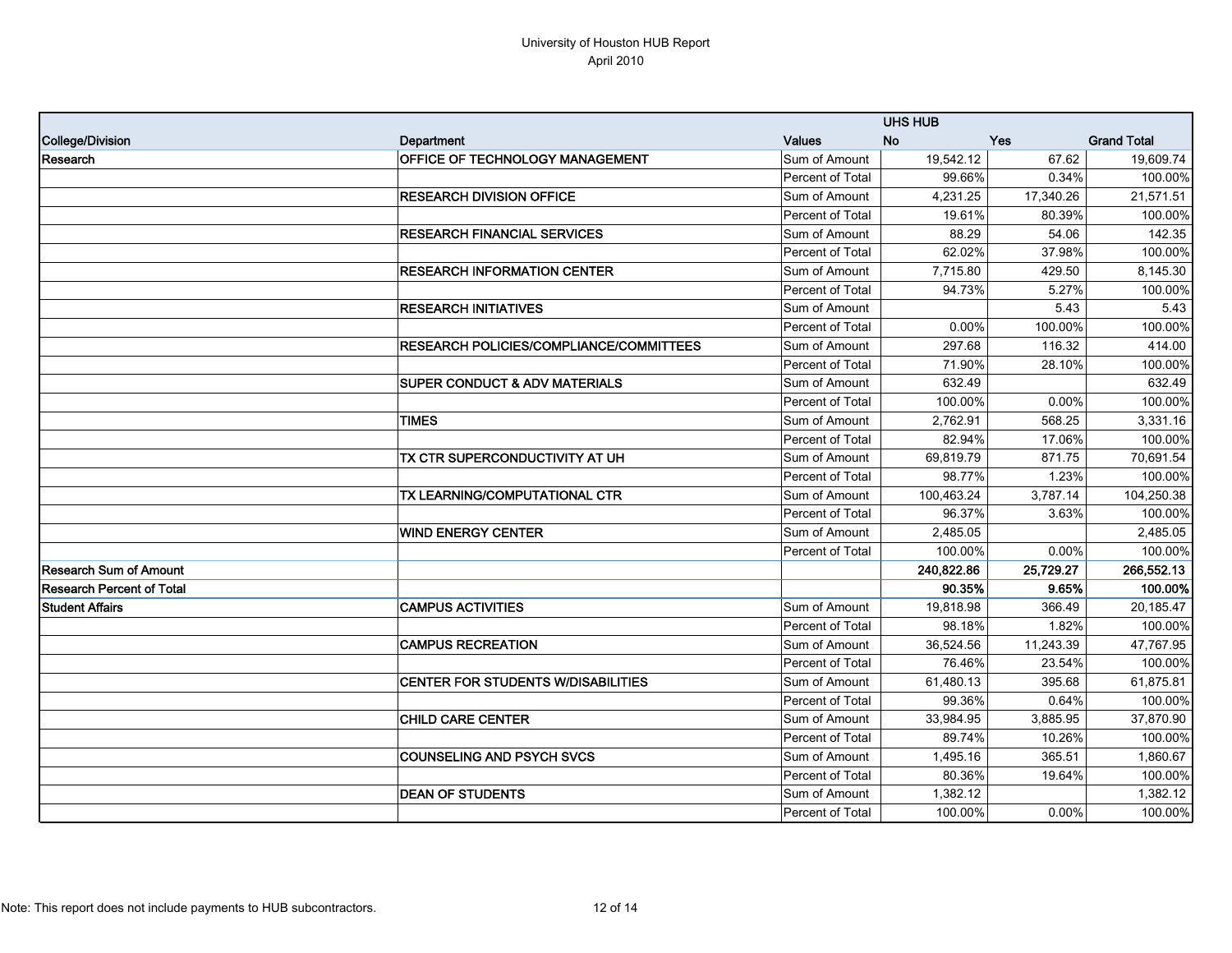|                                      |                                             |                  | <b>UHS HUB</b> |            |                    |  |
|--------------------------------------|---------------------------------------------|------------------|----------------|------------|--------------------|--|
| College/Division                     | Department                                  | <b>Values</b>    | <b>No</b>      | <b>Yes</b> | <b>Grand Total</b> |  |
| <b>Student Affairs</b>               | <b>INT'L STUDENT &amp; SCHOLAR SERVICES</b> | Sum of Amount    | 1,266.81       |            | 1,266.81           |  |
|                                      |                                             | Percent of Total | 100.00%        | $0.00\%$   | 100.00%            |  |
|                                      | <b>LEARNING AND ASSESSMENT SVCS</b>         | Sum of Amount    | 115.25         | 265.28     | 380.53             |  |
|                                      |                                             | Percent of Total | 30.29%         | 69.71%     | 100.00%            |  |
|                                      | <b>LEARNING SUPPORT SERVICES</b>            | Sum of Amount    | 762.59         | 4,077.05   | 4,839.64           |  |
|                                      |                                             | Percent of Total | 15.76%         | 84.24%     | 100.00%            |  |
|                                      | <b>RELIGION CENTER</b>                      | Sum of Amount    | 75.00          |            | 75.00              |  |
|                                      |                                             | Percent of Total | 100.00%        | $0.00\%$   | 100.00%            |  |
|                                      | <b>RESIDENTIAL LIFE &amp; HOUSING</b>       | Sum of Amount    | 128,502.13     | 4,343.54   | 132,845.67         |  |
|                                      |                                             | Percent of Total | 96.73%         | 3.27%      | 100.00%            |  |
|                                      | <b>STUDENT AFFAIRS</b>                      | Sum of Amount    | 33,445.75      | (44.06)    | 33,401.69          |  |
|                                      |                                             | Percent of Total | 100.13%        | $-0.13%$   | 100.00%            |  |
|                                      | <b>STUDENT HEALTH CENTER</b>                | Sum of Amount    | 24,586.69      | 38,415.63  | 63,002.32          |  |
|                                      |                                             | Percent of Total | 39.03%         | 60.97%     | 100.00%            |  |
|                                      | <b>STUDENT PUBLICATIONS</b>                 | Sum of Amount    | 2,387.22       | 61.92      | 2,449.14           |  |
|                                      |                                             | Percent of Total | 97.47%         | 2.53%      | 100.00%            |  |
|                                      | UNIVERSITY CAREER SERVICES                  | Sum of Amount    | 2,674.49       | 849.35     | 3,523.84           |  |
|                                      |                                             | Percent of Total | 75.90%         | 24.10%     | 100.00%            |  |
|                                      | UNIVERSITY CENTER                           | Sum of Amount    | 54,285.24      | 7,716.01   | 62,001.25          |  |
|                                      |                                             | Percent of Total | 87.56%         | 12.44%     | 100.00%            |  |
|                                      | UNIVERSITY TESTING SERVICES                 | Sum of Amount    | 37,717.30      |            | 37,717.30          |  |
|                                      |                                             | Percent of Total | 100.00%        | 0.00%      | 100.00%            |  |
|                                      | <b>URBAN EXPERIENCE VPSA</b>                | Sum of Amount    |                | 3,774.51   | 3,774.51           |  |
|                                      |                                             | Percent of Total | 0.00%          | 100.00%    | 100.00%            |  |
|                                      | <b>VETERAN SERVICES</b>                     | Sum of Amount    | 609.43         |            | 609.43             |  |
|                                      |                                             | Percent of Total | 100.00%        | $0.00\%$   | 100.00%            |  |
| <b>Student Affairs Sum of Amount</b> |                                             |                  | 441,113.80     | 75,716.25  | 516,830.05         |  |
| Student Affairs Percent of Total     |                                             |                  | 85.35%         | 14.65%     | 100.00%            |  |
| Technology                           | <b>CENTER FOR APPLIED TECHNOLOGY</b>        | Sum of Amount    | 2,498.67       |            | 2,498.67           |  |
|                                      |                                             | Percent of Total | 100.00%        | 0.00%      | 100.00%            |  |
|                                      | <b>CENTER FOR LIFE SCIENCES TECH</b>        | Sum of Amount    | 12,662.02      | 18,118.45  | 30,780.47          |  |
|                                      |                                             | Percent of Total | 41.14%         | 58.86%     | 100.00%            |  |
|                                      | <b>CENTER FOR TECHNOLOGY LITERACY</b>       | Sum of Amount    | 9,666.99       | 2,595.61   | 12,262.60          |  |
|                                      |                                             | Percent of Total | 78.83%         | 21.17%     | 100.00%            |  |
|                                      | <b>DEAN, TECHNOLOGY</b>                     | Sum of Amount    | 8,823.88       | 16,384.87  | 25,208.75          |  |
|                                      |                                             | Percent of Total | 35.00%         | 65.00%     | 100.00%            |  |